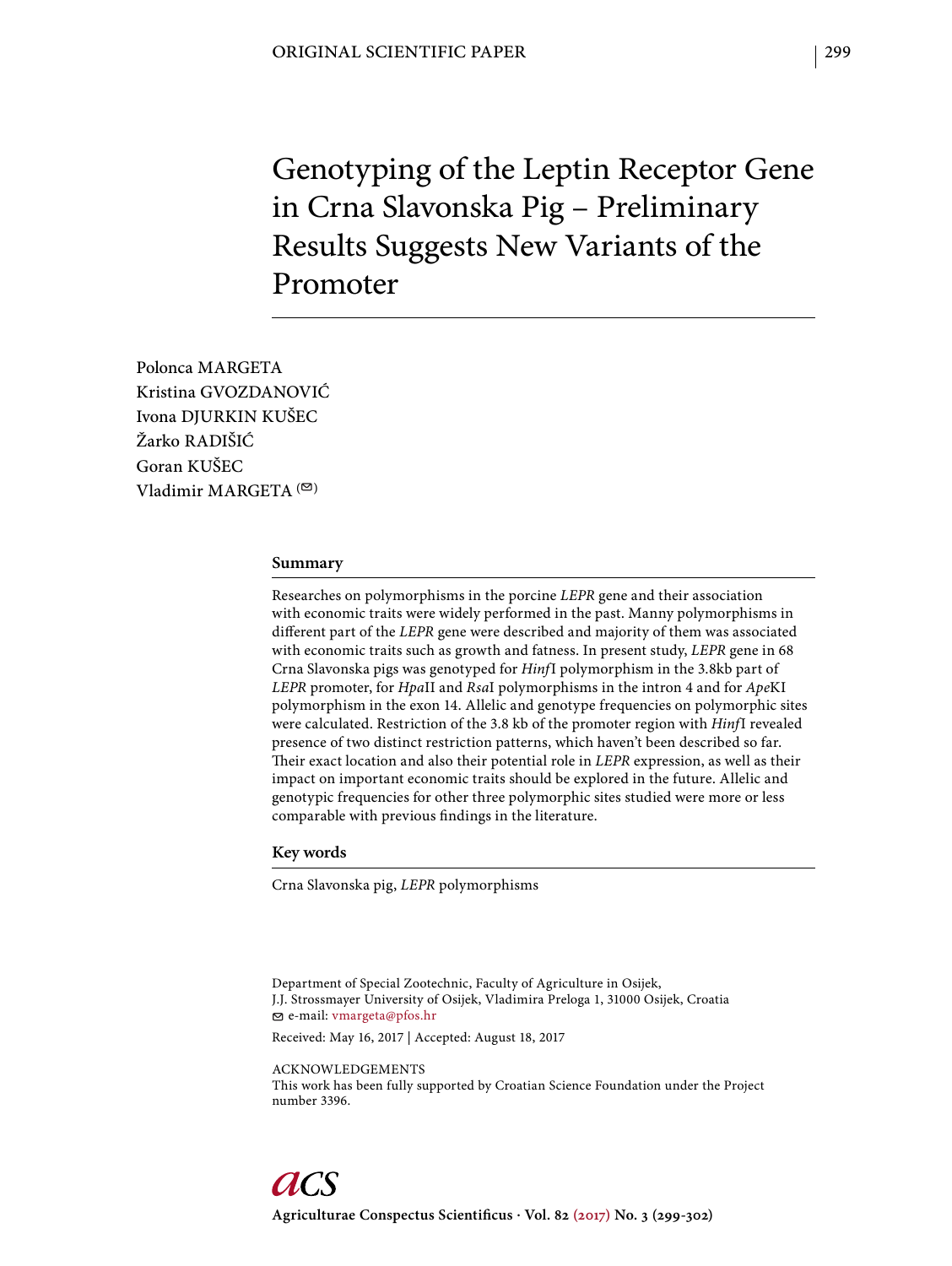## **Introduction**

The leptin receptor (LEPR) belongs to the type I cytokine receptor. At least 6 isoforms arising from alternative splicing are found in the LEPR family, including a long form, 4 short forms, which are distinct due to the length of the cytoplasmic region and a soluble circulating form (Tartaglia et al., 1995). In mammals, leptin receptor (*LEPR*) gene plays an important role in the control of feed intake, energy homeostasis, body weight regulation and fat mobilization. It modulates feed intake and GH secretion (Barb et al., 2006).

Due to its relevance on important economic traits such as growth and fatness, investigation on polymorphisms in the porcine *LEPR* gene and their association with economic traits were widely performed during the last decade.

Studies on Iberian x Landrace experimental cross reported significant effects of SNPs located in *LEPR* on pig productive traits (*Ovilo et al., 2005*). A significant effect on fatness and growth has been reported for *LEPR* c.1987 C>T polymorphism in this population. The effect of this SNP on growth and fatness has been confirmed also for other pig breed crosses (crossbred Iberian x Meishan, Duroc x Iberian and Duroc x Landrace/ Large White pigs). Differential *LEPRb* (long form) expression connected to this SNP was found in hypothalamus (Ovilo et al., 2010). Moreover, Mackowski et al. (2005) identified a significant association between a *Tsp*509I RFLP *LEPR* genotype and backfat over shoulder. Hirose et al. (2014) genotyped the *LEPR* polymorphism c.2002C>T in exon14 (*Ape*KI restriction site) with an impact on average daily gain and backfat thickness. Biallelic polymorphisms in the intron 4 were found with *Hpa*II and *Rsa*I restriction enzymes by Stratil et al. (1998) and co-dominant inheritance of both polymorphisms was confirmed. *LEPR-HpaII* polymorphism in Slovak Large White pigs showed significant impact on backfat thickness and lean meat percentage (Bauer et al., 2009), which was also confirmed on Large White x Landrace crossbreeds (Trakovická et al, 2016). The frequencies 0.214 and 0.786 were detected for *LEPRHpa*II alleles A and B in Slovak Large White pigs, while the frequency of the *LEPR-Rsa*I allele A was only 0.00357 (Bauer et al*., 2009*). For the LEPR *Hinf*I polymorphism, alleles A and B were described (Vincent et al*., 1997*). The frequencies for the A allele were lower than in Hampshire, Landrace, Duroc and Large White (from 0.9 to 0.18) and much higher than in Meishan (0.75).

Therefore, the aim of the present study was to genotype animals originating from Crna Slavonska pig at Leptin receptor (LEPR) gene and to estimate allele frequencies in investigated polymorphisms

## **Materials and methods**

Genomic DNA was isolated from muscle samples of 68 Black Slavonian pigs using GeneJET™ Genomic DNA Purification Kit (Thermo Scientific $\text{TM}$ ) following the manufacturer's instructions.

## **HinfI polymorphism:**

Polymerase Chain Reaction (PCR) was carried out in a final volume of 25 μl which contained 0.5 μM concentration of corresponding forward and reverse primers (Vincent et al., 1997), 12.5 μl of Maxima Hot Start Green PCR Master Mix (2X) (Thermo Scientific<sup>TM</sup>), 50-100 ng of template DNA and nuclease free water to the final volume. Amplification conditions were  $95^{\circ}$ C for 7 min, followed by 35 cycles of 95<sup>o</sup>C (30s), 57.5<sup>o</sup>C (30s) and 72<sup>o</sup>C (3min 30s), with a final extension step of 10 min at  $72^{\circ}$ C. The 3.8kb PCR product was then digested overnight with *Hinf*I restriction endonuclease at 37<sup>o</sup>C and the products were checked on 3% agarose gel.

#### *Hpa***II and** *Rsa***I polymorphisms.**

The PCR reactions were performed in a volume of 25 μl containing 50 - 100 ng genomic DNA, standard PCR buffer, 1.5 mM MgCl2, 200 mM each dNTP, 5 pmol each primer (Stratil et al., 1998) and 1,0 U Taq polymerase (Thermo Scientific<sup>TM</sup>). Amplification conditions were  $95^{\circ}$ C for 7 min, followed by 35 cycles of 95°C (50s), 65°C (50s) and 72°C (2min), with a final extension step of 10 min at 72°C. PCR products were visualized on 2% agarose gel and the rest of products were divided into two restriction reactions, one containing *Hpa*II and the other *Rsa*I restriction endonucleases. Both reactions were incubated at 37<sup>o</sup>C and the products were visualized on 4% agarose gel.

## *Ape***KI polymorphism**

The PCR reactions were performed in a volume of 15 μl containing 50 ng genomic DNA, standard PCR buffer, 1.5 mM MgCl2, 200 mM each dNTP, 5 pmol each primer (Hirose et al., 2014) and 1,0 U Taq polymerase (Thermo Scientific<sup>TM</sup>). Amplification conditions were  $95^{\circ}$ C for 7 min, followed by 35 cycles of  $95^{\circ}$ C (450s), 64 $^{\circ}$ C (45s) and 72 $^{\circ}$ C (45s), with a final extension step of 10 min at 72°C. PCR products were checked on 3% agarose gel. The restriction reaction with *ApeKI* was run overnight at 75<sup>o</sup>C. Products of restriction reaction were checked on 5% agarose gel.

#### **Calculating genotypic and allelic frequencies**

For all analyzed polymorphisms, except of *Hinf*I, as it was found to be monoallelic, genotypic and allelic frequencies were calculated. Genotypic frequencies were obtained by dividing the number of each genotype by the whole number of samples. Allelic frequencies were determined in compliance with Hardy-Weinberg basic formulas,  $p2 + 2pq + q2 = 1$  and  $p + q = 1$ .

#### **Results**

Restriction of the 3.8 kb leptin receptor promoter with *Hinf*I revealed that majority of the genotyped samples possessed BB genotype (58 from 68 analyzed, i.e. 85.3%) with bands of approximate length of 2100, 700, 395, 240, 140, 110, 50 and 40 bp, previously described by Vincent et al*.* (1997). Among analyzed samples, we didn't find any of AA or AB genotype, as stated in above mentioned research. Nevertheless, two new genotypes were discovered. The first one, named N1, was found in 2 samples (3%) and is characterized by two additional bands of approximate lengths 300 and 160 bp. The second one, N2, was present in 8 samples (12%) and is characterized by two additional bands of approximate lengths 500 and 200 bp (figure 1).

Restrictions of 2kb part of the *LEPR* intron 4 with *Hpa*II and *Rsa*I revealed biallelic polymorphisms in both cases. Fragment lengths after restriction with *HpaII* were for allele A 2kb (not cut) and for allele B 1450 and 550 bp. For *Rsa*I, fragment lengths of the A allele were 1kb, 349, 334 and 300bp, and for the B allele 750, 349, 334, 300 and 250bp. Genotypic and allelic frequencies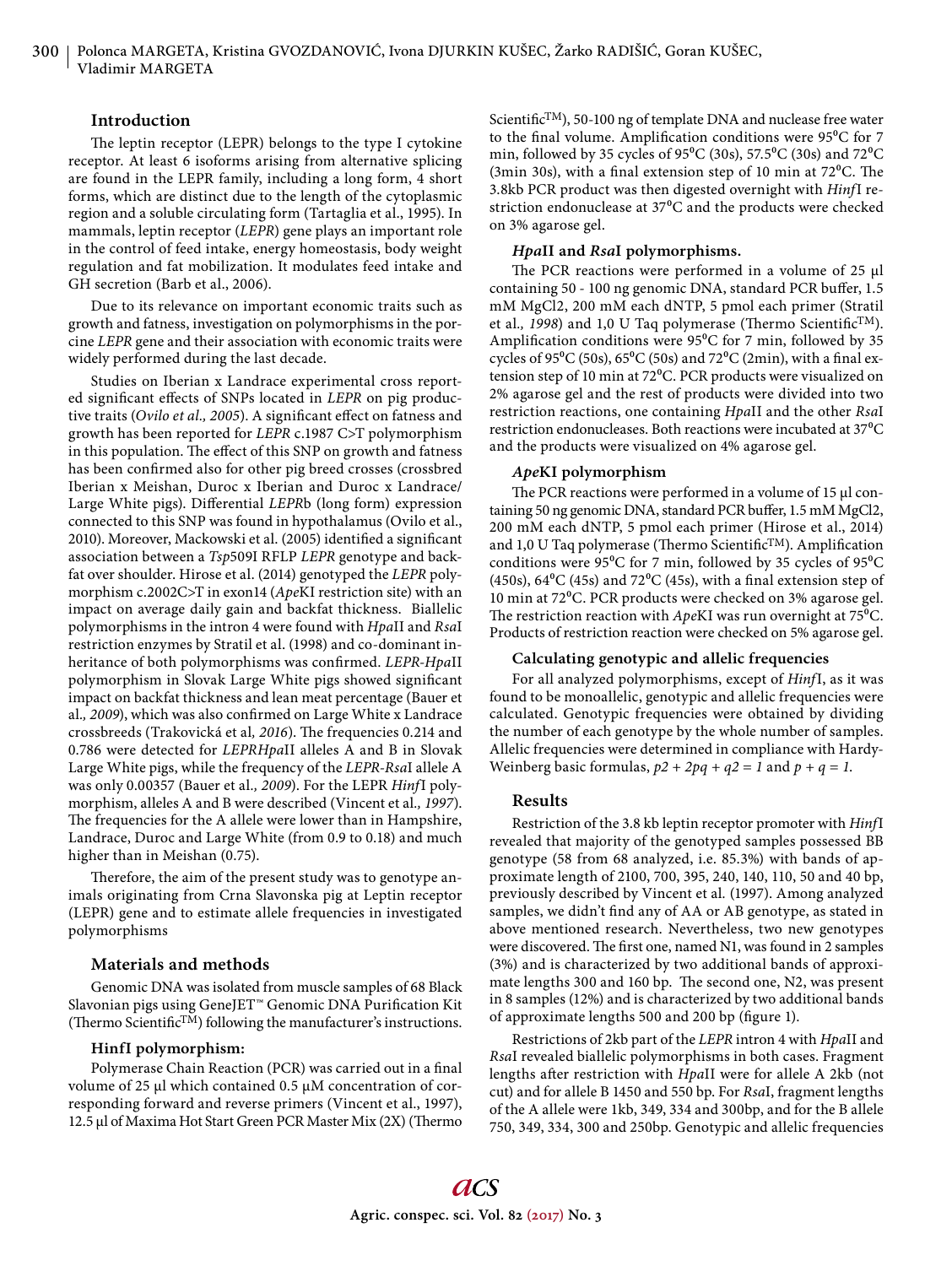

**Figure 1.** Restriction of the 3.8 kb leptin receptor promoter with *Hinf*I revealed two new genotypes, N1 and N2 in the picture

**Table 1.** Genotypic and allelic frequencies of analyzed *LEPR*  polymorphisms with indicated location in the *LEPR* gene

| Polymorphism | Location | Genotypic<br>frequencies |      | Allelic<br>frequencies |      |      |
|--------------|----------|--------------------------|------|------------------------|------|------|
|              |          | AA                       | ΑB   | <b>BB</b>              | А    | B    |
| Hpall        | intron 4 | 0.04                     | 0.16 | 0.80                   | 0.12 | 0.88 |
| RsaI         | intron 4 | 0                        | 0.09 | 0.91                   | 0.04 | 0.96 |
| ApeKI        | exon 14  | 0.12                     | 0.54 | 0.34                   | 0.38 | 0.62 |

of both polymorphisms are shown in the table 1. For both polymorphisms, frequencies of the A allele were low, 0.125 for the *Hpa*II and 0.04 for the *Rsa*I, in which genotype AA was completely absent.

Digestion of the 133bp part of *LEPR* exon 14 with *Ape*KI also revealed a biallelic polymorphism with uncut allele A (133bp) and cut allele B (107 and 26 bp). Genotypic and allelic frequencies are shown in the table 1. Allelic frequencies were 0.38 for allele A and 0.62 for allele B and all three genotypes (AA, AB and BB) were found.

#### **Discussion**

Discovered new restriction patterns of the *LEPR* promoter region suggest presence of new SNPs in that region in Crna Slavonska pigs. It is well known that polymorphisms in the promoter region can affect transcription factors binding sites, which in turn influences transcription and expression of genes (*van* 't *Hooft et al., 1999*). Also, promoters have role in splicing of introns and some polymorphisms in the promoter region can lead to alternative splicing (Cramer et al., 1999). So polymorphisms in *LEPR* promoter could impact not only quantity of LEPR in different tissues, but also its form, especially when taking into account that at least six different splicing forms of LEPR exist (Tartaglia et al., 1995). The quantity of *LEPR* expression could

have an impact on different performance (average daily gain) and meat quality traits (backfat thickness, intramuscular fat). Considering above mentioned, new polymorphisms in the promoter region certainly deserve further attention.

Regarding allelic frequencies for *Hpa*II and *Rsa*I polymorphisms in the intron 4, allelic frequency of the A allele on *LEPR*-*HpaII* locus was 0.12, while in literature different values for different breeds were described: 0.214 for Slovak Large White and 0.0484 for Landrace pigs (Bauer et al., 2009), while *Stratil et al.* (1998) observed frequencies ranging from 0.07 in Meishan, between 0.17 and 0.29 for Landrace, Czech Meat Pig, Pietrain and Black Pied Přestice, to 0.50 for Large white and 0.75 for Hampshire. However, small number of animals per breed were included in the research, ranging from 6 to 15. Allelic frequencies for the *LEPR*- *Rsa*I locus A allele, reported by *Bauer et al.*  (2009), were 0.00357 in Slovak large white and 0.008 for Landrace pigs, which is comparable with our results, where the A allele frequency was 0.04. In Crna Slavonska pig, genotypic frequencies for *Hpa*II polymorphism were between values, reported by *Bauer et al.* (2009) for the Landrace and Slovak large white. Also, on *LEPR*- *Rsa*I locus the AA genotype was completely absent in both breeds and the frequency of AB genotype was low, which coincides with our results of the present study.

Allelic and genotypic frequencies on *LEPR*- *Ape*KI locus in Crna Slavonska pigs were similar with that reported by Hirose et al*.* (2014) for Duroc pig breed.

#### **Conclusions**

Genotyping four polymorphic sites in different part of the *LEPR* gene revealed two new restriction patterns of the *LEPR* promoter region, suggesting a presence of new SNPs in that region in Crna Slavonska pigs. Their exact location and also their potential role in *LEPR* expression, as well as their impact on important economic traits should be explored in the future. Allelic and genotypic frequencies for other three polymorphic sites included in our study were more or less comparable with previous findings in the literature. Nevertheless, correlation of all investigated *LEPR* polymorphic sites with important performance and meat quality traits in Crna Slavonska pigs is planned for the future.

## **References**

- Barb C.R., Kraeling R.R., Rampacek G.B., Hausman G.J. (2006). The role of neuropeptide Y and interaction with leptin in regulating feed intake and luteinizing hormone and growth hormone secretion in the pig. Reproduction 131(6): 1127-35.
- Bauer M., Bábelová A., Omelka R., Bahelka I., Bauerová M. (2009). Effect of leptin and leptin receptor genes on meat production traits of Slovak Large White and Landrace pigs. Slovak J. Anim. Sci. 42 (2): 49–53.
- Cramer P., Cáceres J.F., Cazalla D., Kadener S., Muro A.F., Baralle F.E., Kornblihtt A.R. (1999). Coupling of transcription with alternative splicing: RNA pol II promoters modulate SF2/ASF and 9G8 effects on an exonic splicing enhancer. Mol Cell. 4(2): 251-8.
- Hirose K., Ito T., Fukawa K., Arakawa A., Mikawa S., Hayashi Y., Tanaka K. (2014). Evaluation of effects of multiple candidate genes (LEP, LEPR, MC4R, PIK3C3, and VRTN) on production traits in Duroc pigs. Anim Sci J 85(3)198-206. doi: 10.1111/ asj.12134.